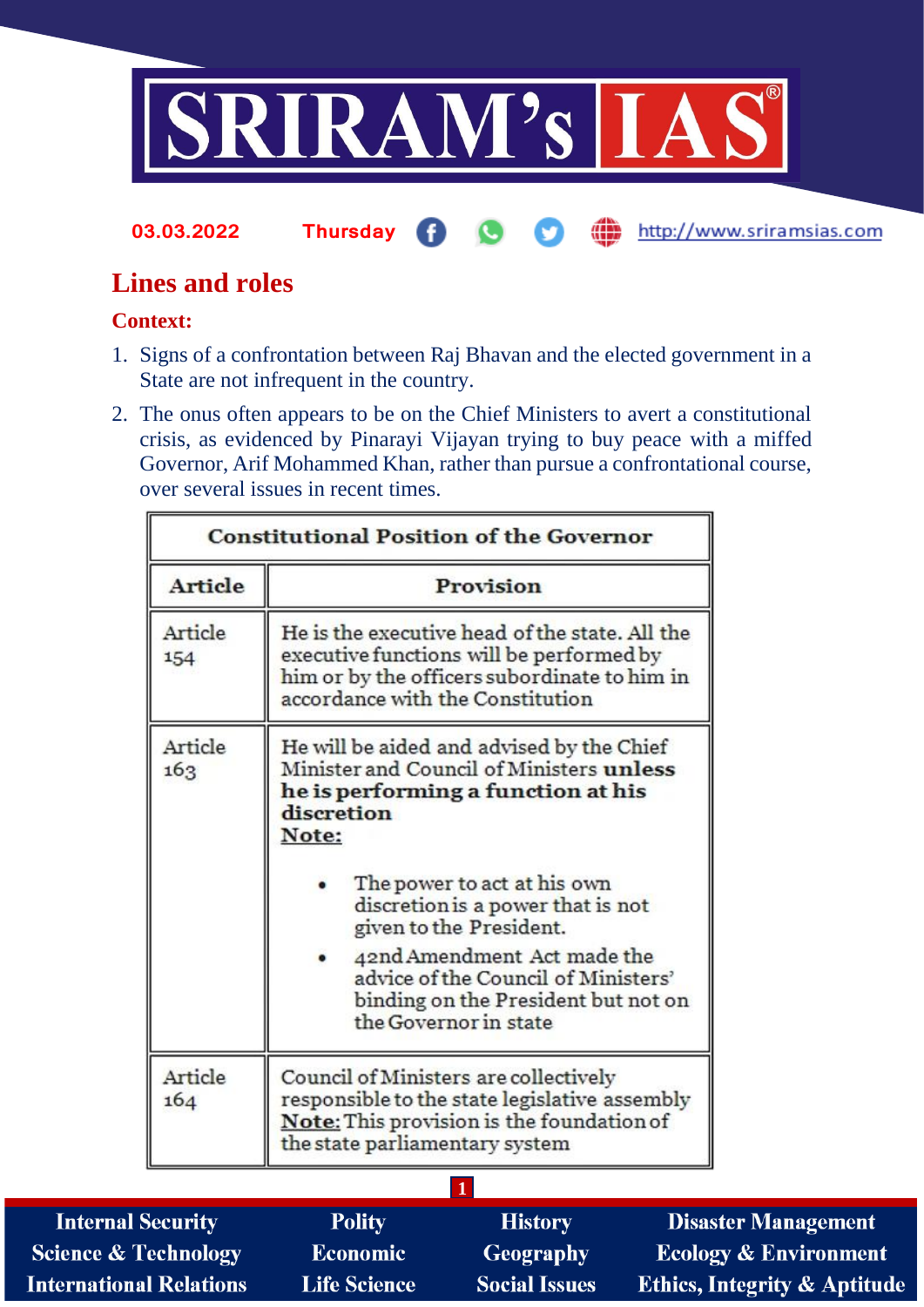

#### the http://www.sriramsias.com **03.03.2022 Thursday**

### **Origin of conflict:**

- 1. One way of seeing these developments is to attribute them to the appointment of those who have been politically active in the recent past as Governors and the partisan role they play as agents of the Centre.
- 2. However, the problems may have to do with the way they understand their own powers. Constrained by the 'aid and advice' clause in their routine functioning, some Governors seem to be using the discretionary space available to them to keep regimes on tenterhooks.
- 3. A Constitution Bench of the Supreme Court laid down in 1974 that the President and Governor shall "exercise their formal constitutional powers only upon and in accordance with the advice of their Ministers save in a few wellknown exceptional situations" — "situations" also illustratively listed.
- 4. Yet, there is the extraordinary situation of some Governors not acting upon requests to grant clemency or assent to Bills; and, in one instance in Tamil Nadu, a reluctance to reserve for the President's consideration a Bill that expressly requires Presidential assent because of obvious conflict with a central law.
- 5. Much of the conflict arises due to the Constitution itself. It fixes no time-frame for the Governors to act, and contains, in Article 163, an unusual power to choose what is in their discretion and what is not, with the courts being barred from inquiring into whether any advice and, if so, what advice was given.

### **Need for revision of position and powers:**

- 1. The Sarkaria Commission on Centre-State relations recommended no change in this scheme, but it is time it is revisited.
- 2. While as the 'lynchpin' of the constitutional apparatus, Governors indeed have a duty to defend the Constitution and encourage or caution the elected regime, the impression that Governors are not obliged to heed Cabinet's advice persists in some areas.
- 3. At a time when regional political forces are actively seeking to be heard by the Centre, it may be the time that the provisions relating to the Governor's role are amended.

| <b>Internal Security</b>        | <b>Polity</b>       | <b>History</b>       | <b>Disaster Management</b>              |
|---------------------------------|---------------------|----------------------|-----------------------------------------|
| <b>Science &amp; Technology</b> | Economic            | Geography            | <b>Ecology &amp; Environment</b>        |
| <b>International Relations</b>  | <b>Life Science</b> | <b>Social Issues</b> | <b>Ethics, Integrity &amp; Aptitude</b> |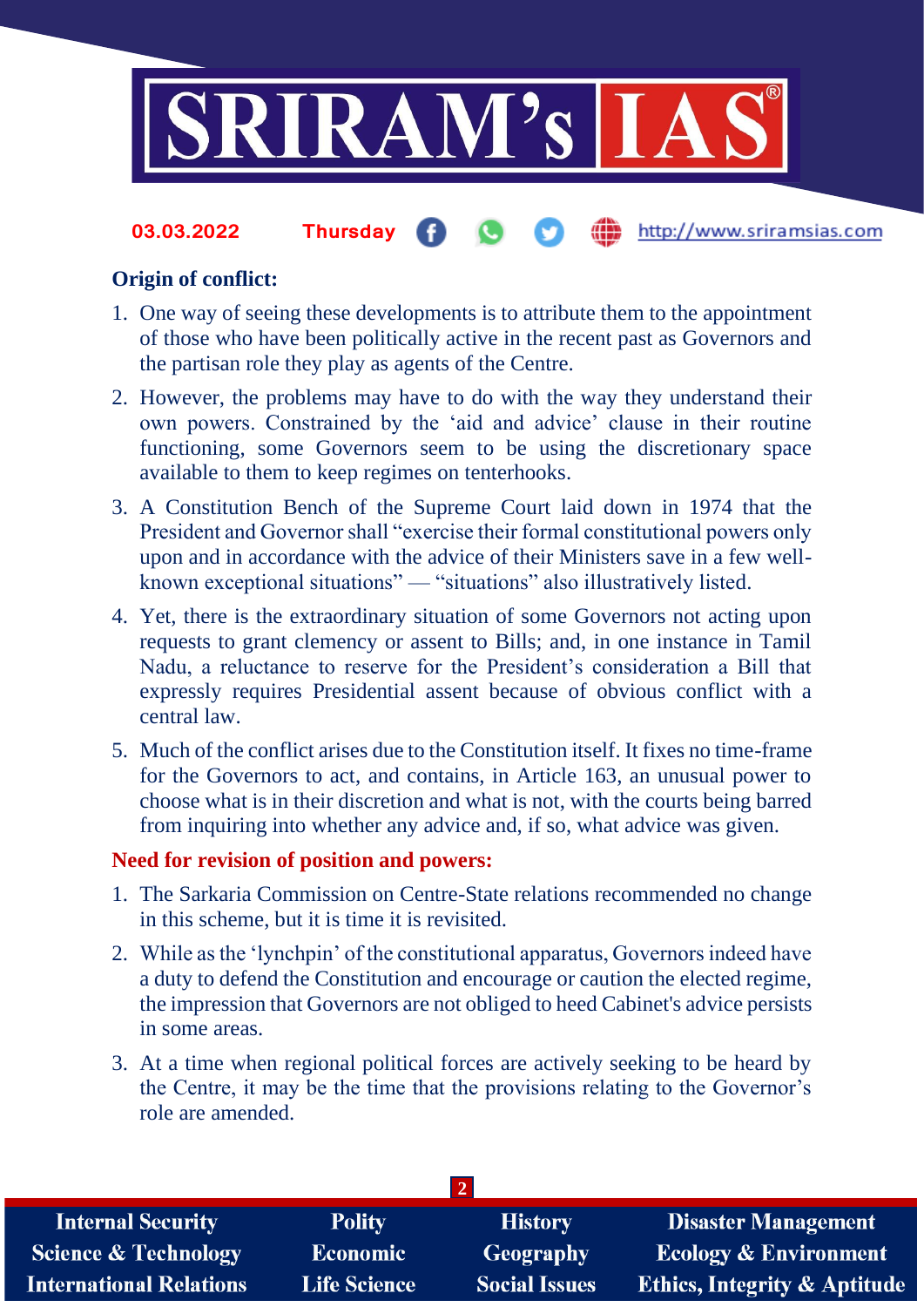

din http://www.sriramsias.com **03.03.2022 Thursday**

### **Way Forward:**

- 1. Identifying areas of discretion, fixing a time-frame for them to act, and making it explicit that they are obliged to go by Cabinet advice on dealing with Bills can be considered.
- 2. Regarding Bills, it is clear that the Constituent Assembly passed the provision for Governors to return Bills for reconsideration only on the express assurance that they have no discretion at all.
- 3. In addition, as suggested by the M.M. Punchhi Commission, ending the practice of burdening Governors with the office of Chancellor in universities should also be considered.

**3**

# **Gender norms aren't a monolith in India**

**Internal Security Science & Technology International Relations** 

Polity **Economic Life Science** 

**History Geography Social Issues** 

**Disaster Management Ecology & Environment Ethics, Integrity & Aptitude**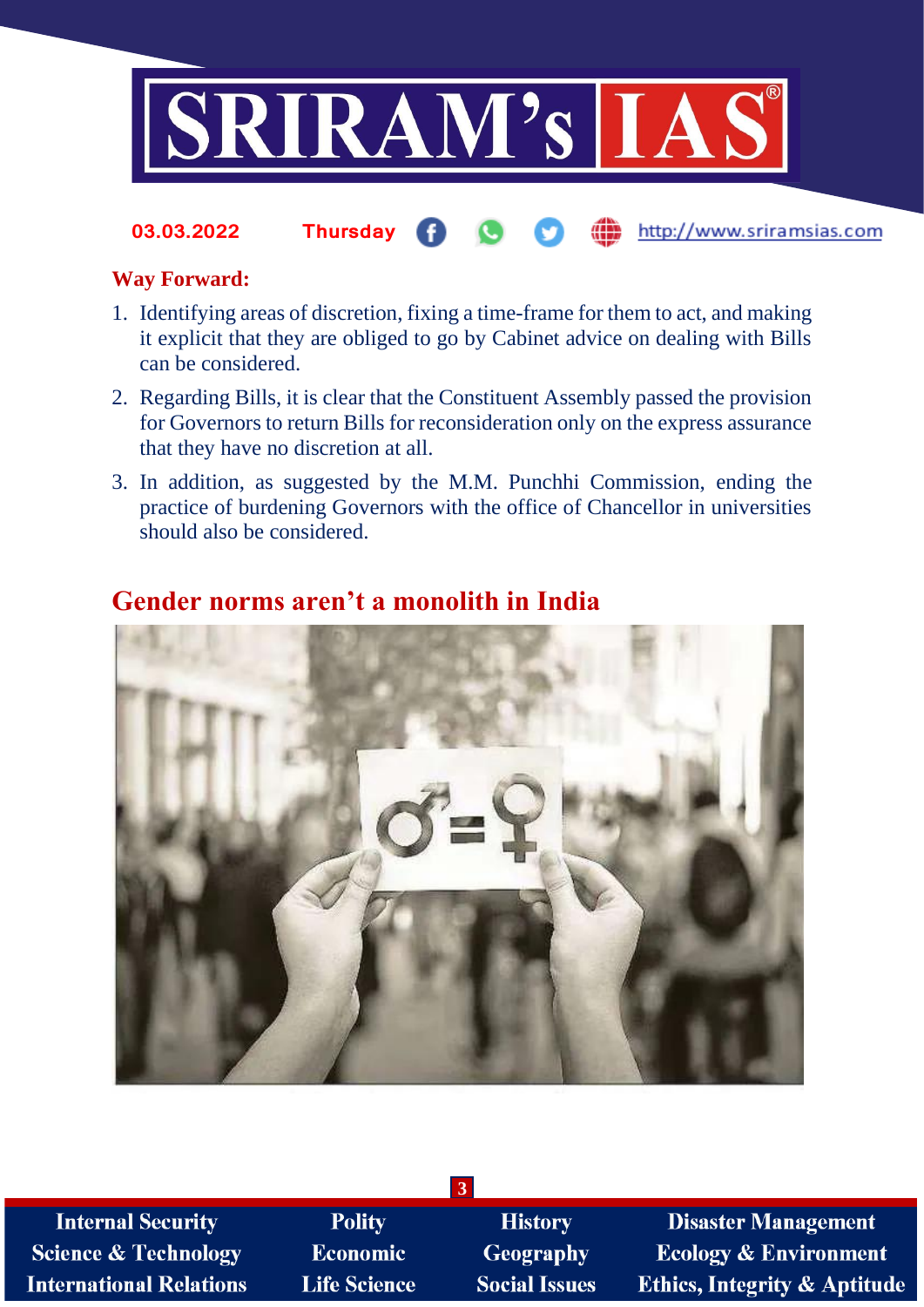

#### **fin** http://www.sriramsias.com **03.03.2022 Thursday**

- A new survey hints at shades of grey in ideas on gender roles. While darker shades, like the preference for sons, exist, we must take cues from the lighter shades to push for equality
- As long as parents believe that investing in daughters is like "watering a neighbour's garden", discrimination will be pervasive in households, with analogous discrimination shaping employer attitudes at work.

## **Public view on Gender roles in India: Pew report on Gender-related views in India**

- 1. For instance, 87% of older women (35+) believe that a wife must obey her husband, and this proportion is not that different (84%) among younger women (18-34 years). This suggests that inegalitarian norms are widespread and customary.
- 2. However, some other inequitable norms find much lower support. For instance, only 19% of older women agree that men in the family should be primarily responsible for making decisions about expenses, just 23% think men make better political leaders than women and about 34% say sons should have a greater right to inheritance, with slightly lower percentages among younger women.
- 3. This suggests that Indian gender norms are not a monolith painted in a single shade. There are 50 or more shades of grey — and while we should worry about the darker shades, we should take cues from the lighter shades to shift the needle towards gender equality.
- 4. We know that India has had a very low representation of women in decisionmaking roles. This survey shows 55% of Indians believe that women and men make equally good political leaders.
- 5. All political parties should respond to this signal to significantly increase the number of female candidates at all levels, and support the women's reservation bill.
- 6. 53% of women favour improving women's safety by teaching boys and men to respect women; 48% of men also agree. Teaching girls to behave appropriately finds much lower support (24% among women, 27% among men).

| <b>Internal Security</b>        | <b>Polity</b>       | <b>History</b>       | <b>Disaster Management</b>              |
|---------------------------------|---------------------|----------------------|-----------------------------------------|
| <b>Science &amp; Technology</b> | <b>Economic</b>     | Geography            | <b>Ecology &amp; Environment</b>        |
| <b>International Relations</b>  | <b>Life Science</b> | <b>Social Issues</b> | <b>Ethics, Integrity &amp; Aptitude</b> |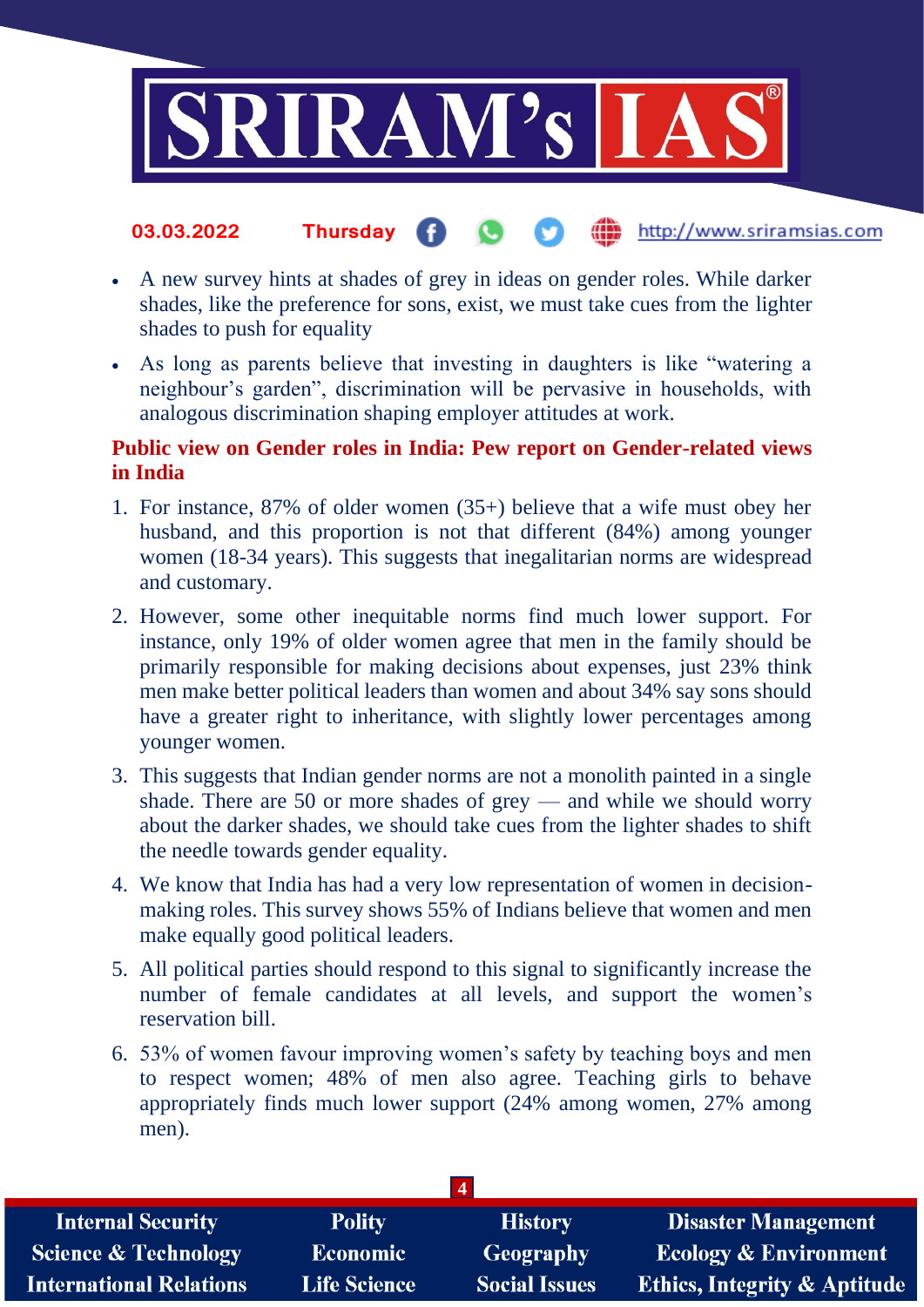

http://www.sriramsias.com

### Nearly three-quarters of adults in India say both men and women should make financial decisions in a family

% of Indian adults who say that in a family, \_\_ should be primarily responsible for ...

**Thursday** 

|                                 | Both men and women | Men | Women |
|---------------------------------|--------------------|-----|-------|
| making decisions about expenses | 73%                | 20% | 6%    |
| taking care of children         | 62                 | 34  |       |
| earning money                   | 54                 | 43  |       |

Note: Depends/Other/Don't know/Refused responses not shown. Source: Survey conducted Nov. 17, 2019-March 23, 2020, among adults in India. See Methodology for details. "How Indians View Gender Roles in Families and Society'

#### PEW RESEARCH CENTER

03.03.2022

### Sikhs least likely to hold a variety of traditional views toward gender roles

% of Indian adults who say that ...

|            | Sons should have<br>the primary<br>responsibility for a<br>parent's last rites<br>or burial rituals | Men in a family<br>should be<br>primarily<br>responsible for<br>earning money | Women in a family<br>should be primarily<br>responsible for<br>taking care of<br>children | Sons should<br>responsibility to<br>care for parents<br>as they age | Sons should<br>right to<br>inheritance<br>from parents | Men in a family<br>have the primary have a greater should be primarily<br>responsible for<br>making decisions<br>about expenses |
|------------|-----------------------------------------------------------------------------------------------------|-------------------------------------------------------------------------------|-------------------------------------------------------------------------------------------|---------------------------------------------------------------------|--------------------------------------------------------|---------------------------------------------------------------------------------------------------------------------------------|
| Muslims    | 74%                                                                                                 | 61%                                                                           | 44%                                                                                       | 43%                                                                 | 42%                                                    | 28%                                                                                                                             |
| Jains      | 67                                                                                                  | 31                                                                            | 27                                                                                        | 33                                                                  | 25                                                     | 19                                                                                                                              |
| Hindus     | 63                                                                                                  | 43                                                                            | 34                                                                                        | 39                                                                  | 34                                                     | 20                                                                                                                              |
| Buddhists  | 46                                                                                                  | 22                                                                            | 12                                                                                        | 35                                                                  | 18                                                     | 9                                                                                                                               |
| Christians | 44                                                                                                  | 34                                                                            | 34                                                                                        | 29                                                                  | 31                                                     | 14                                                                                                                              |
| Sikhs      | 29                                                                                                  | 17                                                                            | 14                                                                                        | 17                                                                  | 11                                                     | 9                                                                                                                               |

Note: Darker shades represent higher values. Muslims and Christians were asked about "burial rituals," all other respondents were asked about "last rites."

Source: Survey conducted Nov. 17, 2019-March 23, 2020, among adults in India. See Methodology for details. "How Indians View Gender Roles in Families and Society"

PEW RESEARCH CENTER

### The darker side of gender norms:

- 1. One of the darker shades is that the North-South dichotomy breaks down when it comes to gender attitudes. Southern states, especially Karnataka and Andhra Pradesh, are not necessarily more egalitarian than the Hindi belt in terms of gender attitudes.
- 2. The blurring of the North-South boundaries alerts us to the rocky path to achieving substantive gender equality: Equalising educational outcomes does

| <b>Internal Security</b>        | <b>Polity</b>       | <b>History</b>       | <b>Disaster Management</b>              |
|---------------------------------|---------------------|----------------------|-----------------------------------------|
| <b>Science &amp; Technology</b> | <b>Economic</b>     | Geography            | <b>Ecology &amp; Environment</b>        |
| <b>International Relations</b>  | <b>Life Science</b> | <b>Social Issues</b> | <b>Ethics, Integrity &amp; Aptitude</b> |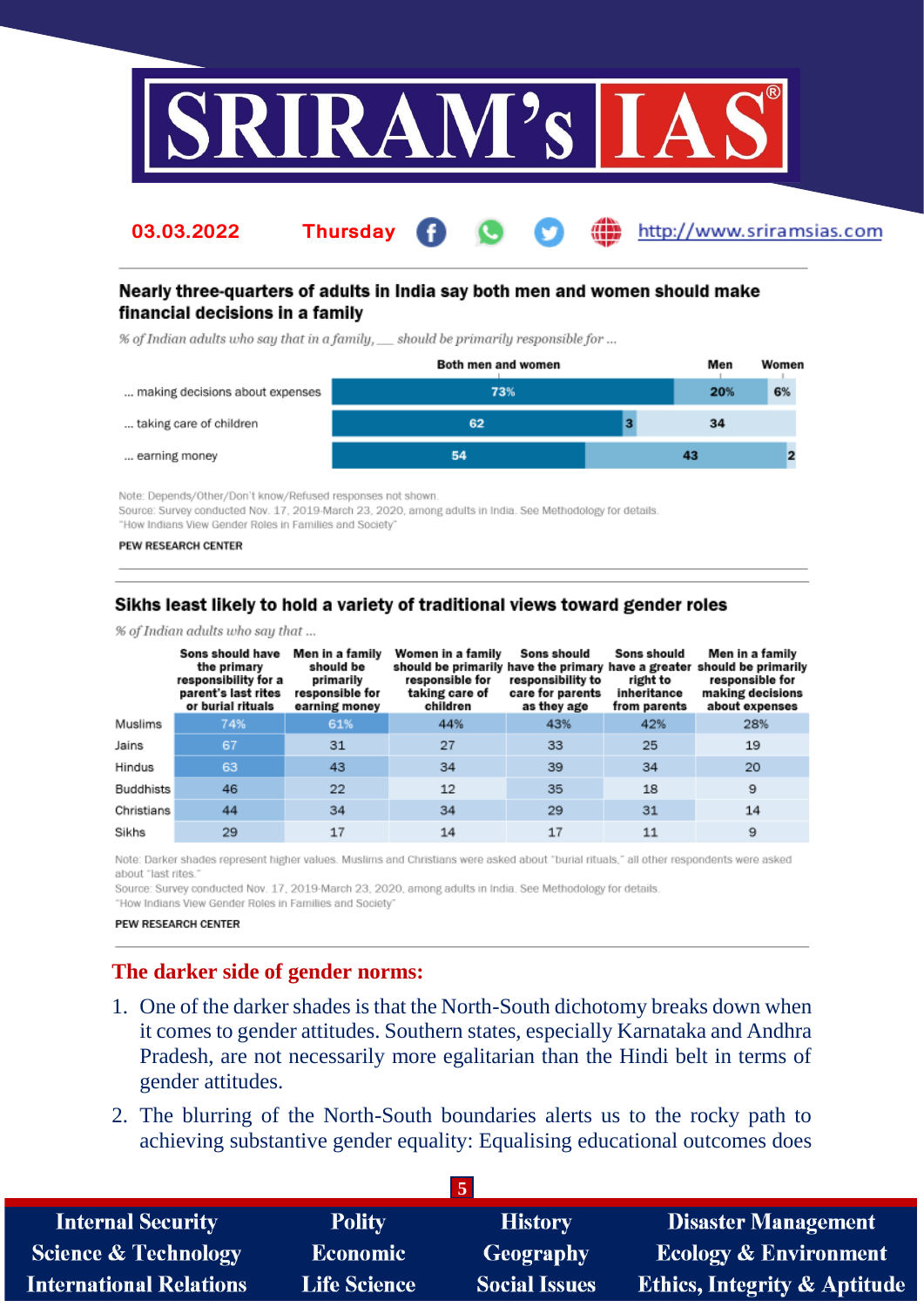

#### http://www.sriramsias.com **03.03.2022 Thursday**

not necessarily get reflected in beliefs about equality between men and women; 80% of college-educated Indians support the view that wives must obey husbands.

- 3. The darkest shade of grey is the persistence of a preference for sons. Nearly two-thirds of Indians believe that sons should handle the parents' last rites; 40% find it acceptable to balance the gender make-up of family via modern methods, which is a euphemism for the illegal but pervasive practice of sexselective abortions.
- 4. The desire for a son results in attitudes such as "when jobs are scarce, men should have more rights to a job than women". In India, this proportion at 55% is among the highest in the world (global median is 17%).

#### Most Indians see women and men as equally good political leaders

| % of Indian adults who say that in general           |                                                    |                                                    |
|------------------------------------------------------|----------------------------------------------------|----------------------------------------------------|
| Women and men make equally good<br>political leaders | Women make better<br>political leaders<br>than men | Men make better<br>political leaders<br>than women |
| 55%                                                  | 14%                                                | 25%                                                |

Note: Don't know/Refused responses not shown.

Source: Survey conducted Nov. 17, 2019-March 23, 2020, among adults in India. See Methodology for details.

"How Indians View Gender Roles in Families and Society'

### **Correlation between Gender norms and actual Gender demographics**

- 1. The report juxtaposes key gender attitudes with actual behaviour by comparing outcome indicators from National Family and Health Survey (NFHS) data over two decades.
- 2. NFHS outcomes reveal a substantial decline in traditional roles between 1998- 99 and 2005-6, which has continued subsequently, albeit more moderately.
- 3. For instance, over time, the sex ratio at birth (SRB) has been moving towards greater equality. In 1998-99, 43% of married women aged 18-49 said their husband mainly decided about visits to the wife's family or relatives. This proportion was down to 21% in 2015-16.
- 4. The proportion of men who believed husbands should have a greater say in this decision declined from 26% in 2005-6 to 21% in 2015-16. In 1998-99,

| <b>Internal Security</b>        | <b>Polity</b>   | <b>History</b>       | <b>Disaster Management</b>              |
|---------------------------------|-----------------|----------------------|-----------------------------------------|
| <b>Science &amp; Technology</b> | <b>Economic</b> | Geography            | <b>Ecology &amp; Environment</b>        |
| <b>International Relations</b>  | Life Science    | <b>Social Issues</b> | <b>Ethics, Integrity &amp; Aptitude</b> |

PEW RESEARCH CENTER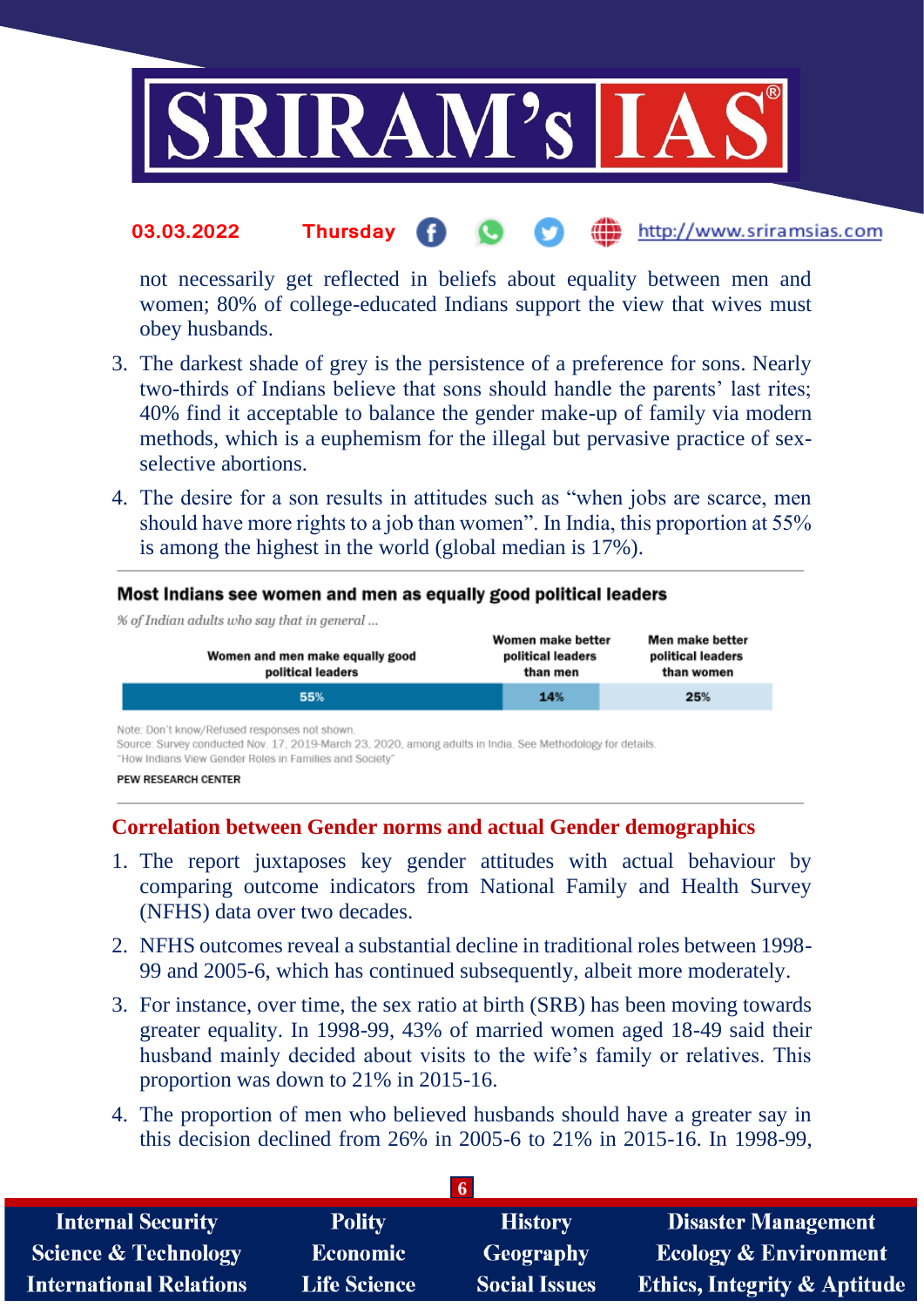

#### http://www.sriramsias.com 03.03.2022 **Thursday**

31% of married women said their husbands mainly decided how to use the money the wife earns. This was down to 15% in 2005-6 to rise slightly to 17% in 2015-16.

#### Four-in-ten Indians say it is acceptable to balance gender makeup of family via modern methods

% of Indian adults who say it is \_\_\_\_\_to get a checkup using modern methods to balance the number of girls and boys in the family

| <b>NET</b> | <b>Completely</b> | <b>Somewhat</b> | Somewhat     | <b>Completely</b> | NET          |
|------------|-------------------|-----------------|--------------|-------------------|--------------|
| acceptable | acceptable        | acceptable      | unacceptable | unacceptable      | unacceptable |
| 40%        | 26%               | 14%             | 11%          | 42%               | 53%          |

Note: Don't know/Refused responses not shown.

Source: Survey conducted Nov. 17, 2019-March 23, 2020, among adults in India. See Methodology for details. "How Indians View Gender Roles in Families and Society'

#### PEW RESEARCH CENTER

#### Four-in-ten Indians say marriage with traditional gender roles is more satisfying

% of adults who say a marriage is more satisfying if the husband provides for the family and the wife takes care of the house and children



Note: Respondents were asked, "What kind of marriage do you think is the more satisfying way of life? One where the bushand provides for the family and the wife takes care of the house and children OR One where the husband and wife both have jobs and together take care of the house and children?" The two options were randomized Source: 2019 Global Attitudes Survey

 $\overline{7}$ 

"How Indians View Gender Roles in Families and Society

#### PEW RESEARCH CENTER

**Internal Security Science & Technology International Relations** 

**Polity** Economic **Life Science** 

**History Geography Social Issues** 

**Disaster Management Ecology & Environment Ethics, Integrity & Aptitude**